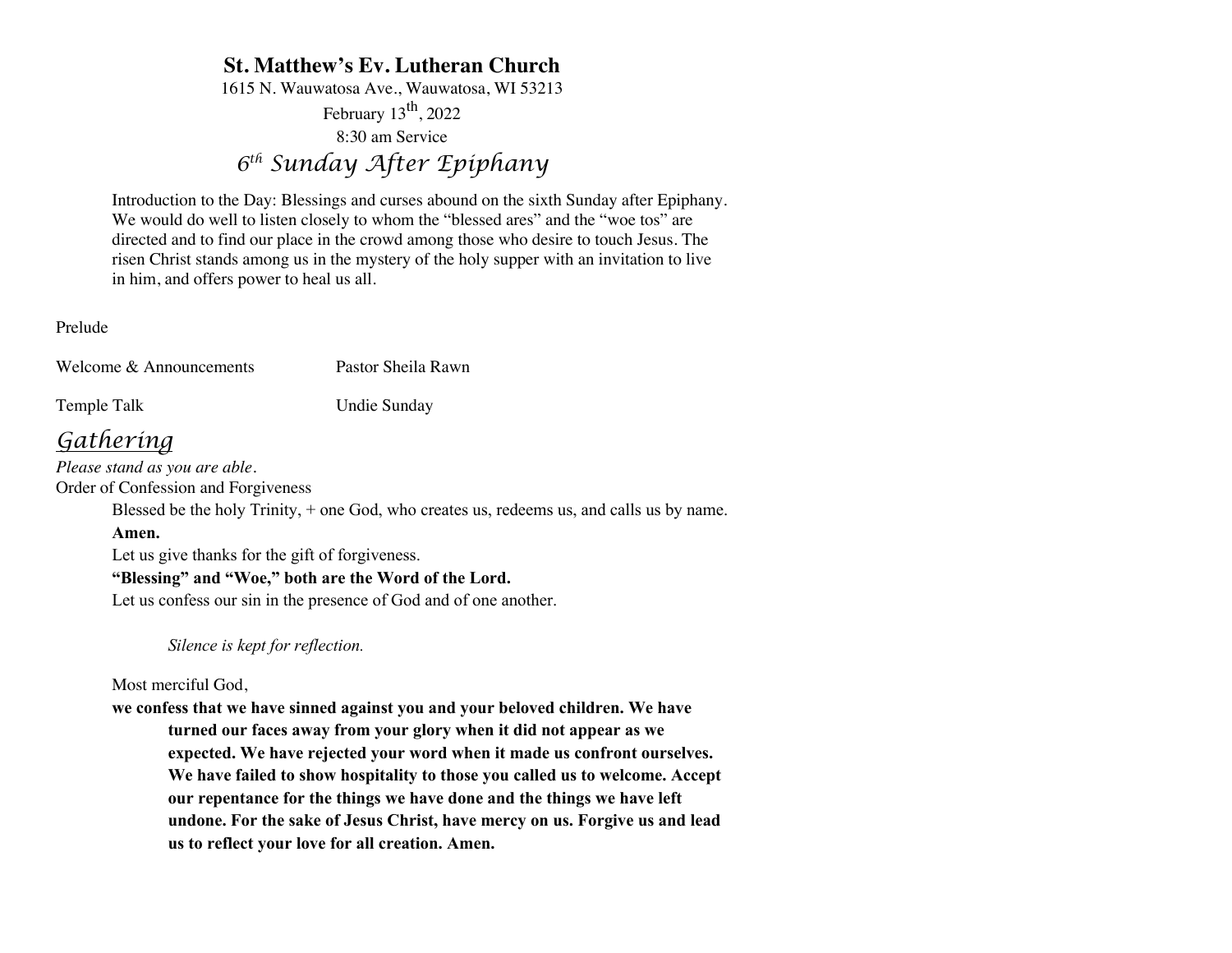Rejoice in this good news: In  $+$  Christ Jesus, your sins are forgiven. You are descendants of the Most High, adopted into the household of Christ, and inheritors of eternal life. Live as freed and forgiven children of God.

**Those who trust in the Lord are blessed, like trees planted by water. Amen.**

## Gathering Song **#533 Open Now Thy Gates of Beauty**

Litany for the Sixth Sunday after Epiphany

In this world, the rich are exalted, but Jesus said,

## **"Blessed are the poor, for yours is the kingdom of God."**

In this world, we do all we can to keep from getting hungry. But Jesus said,

## **"Blessed are you who are hungry now, for you will be filled."**

What we see going on in the world makes us sad. But Jesus said,

**"Blessed are you who weep now, for you will laugh."**

Blest are those whose trust is in the Lord,

**whose trust is the Lord.**

Apostolic Greeting

Arise shine; for the Light has come!

## **The glory of the Lord has risen upon us!**

The grace of God that extends to all nations in Christ Jesus through the work of the Holy Spirit be with you all.

## **And also with you.**

Prayer of the Day

Living God, in Christ you make all things new. Transform the poverty of our nature by the riches of your grace, and in the renewal of our lives make known your glory, through Jesus Christ, our Savior and Lord.

# **Amen.**

*Please be seated.*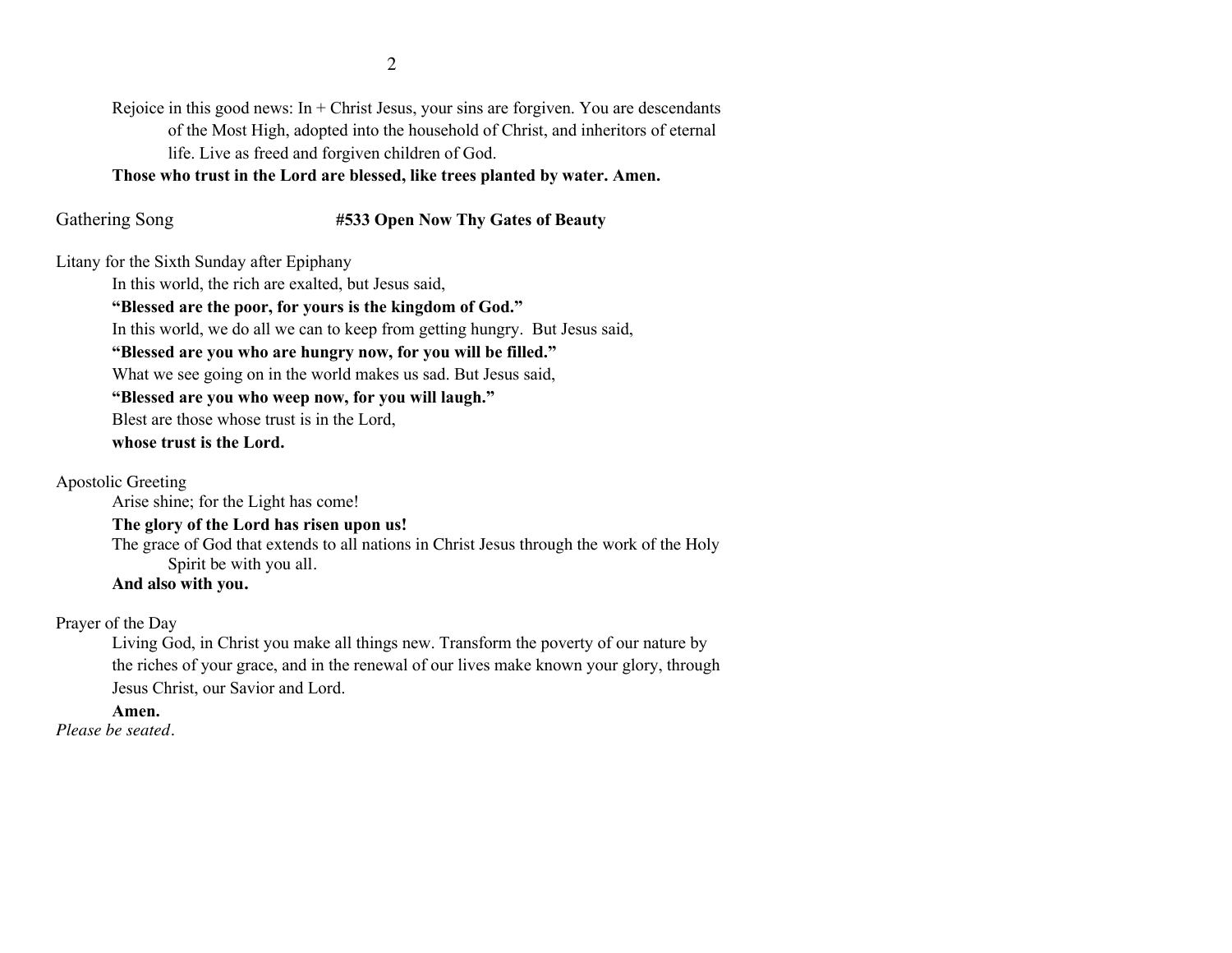*Word*

First Reading Jeremiah 17:5-10

*These verses compose a poem that is part of a larger collection of wisdom sayings that contrast two ways of life. Life with God brings blessing; the power and vitality of God is active in our life. Life without God brings a curse, the power of death.*

Word of God, word of life. **Thanks be to God.**

Second Reading 1 Corinthians 15:12-20

*For Paul, the resurrection of Christ is the basis for Christian hope. Because Christ has been raised, those who are in Christ know that they too will be raised to a new life beyond death.*

Word of God, word of life. **Thanks be to God.**

*Please stand as you are able.* Gospel Acclamation **page 171, Alleluia, Lord, to whom shall we go?** You have  $Al - le - lu$ ia. Lord, to whom shall we  $\alpha$ ? the words\_\_ of e-ter-nal life.\_\_  $Al - le - lu$ ia. L,

Text: ELW, Setting 6, Gospel Acclamation. Music: Tillis Butler, d. 2002. James Harris. Copyright © 1993, 1999, 2006 Augsburg Fortress. Podcast/Streamed/Reprinted with permission. All rights reserved.

Gospel Luke 6:17-26

*After choosing his twelve apostles, Jesus teaches a crowd of followers about the nature and demands of discipleship. He begins his great sermon with surprising statements about who is truly blessed in the eyes of God.*

The holy gospel according to Luke, the  $6<sup>th</sup>$  chapter. **Glory to you, O Lord.**

The Gospel of the Lord for you this day. **Praise to you, O Christ.**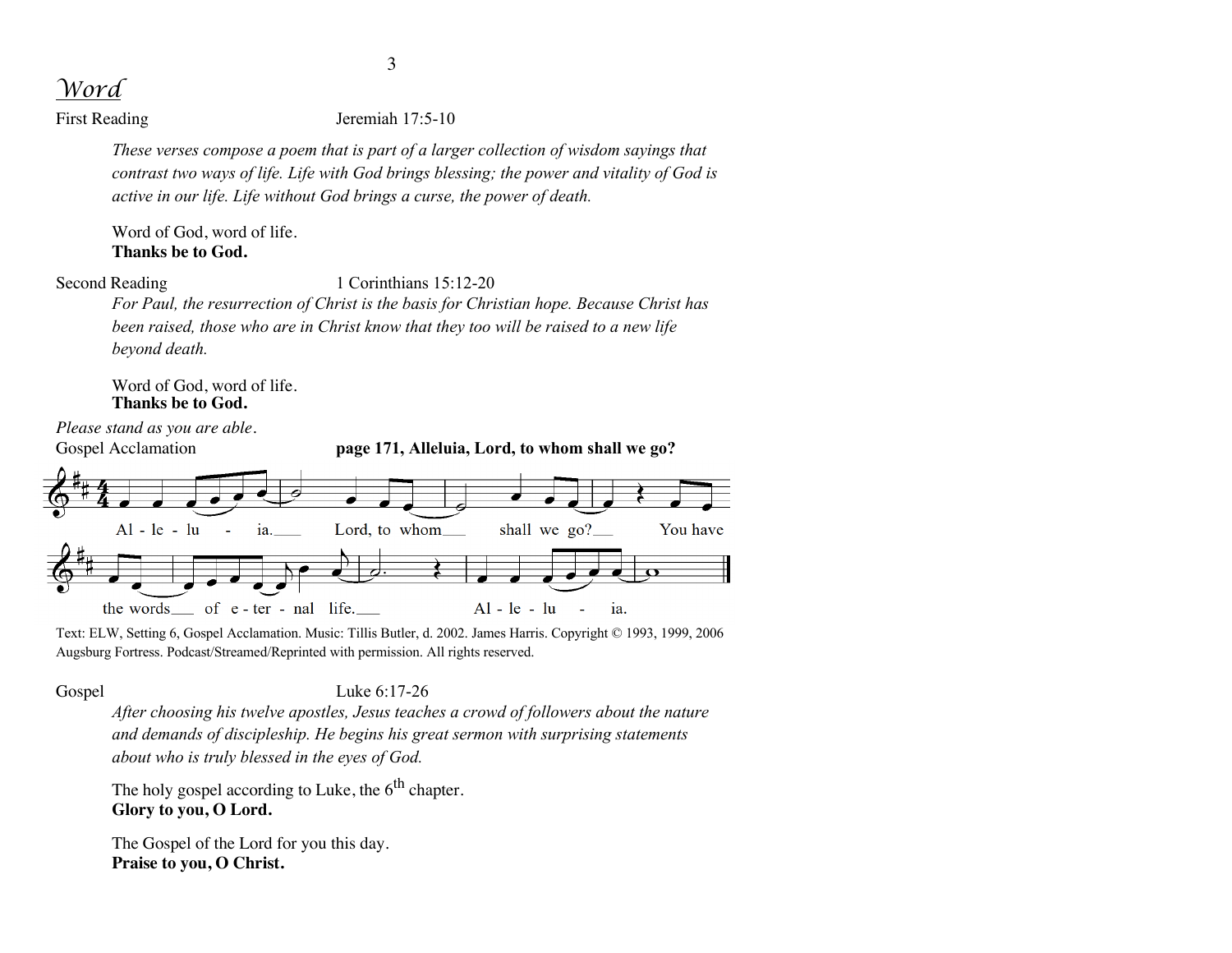*Please be seated.*

Pastor Sheila Rawn

*Please stand as you are able.*

# Hymn of the Day **Blessed Are the Poor in Spirit**

*(Prayer Cards will be collected during the Hymn of the Day)*

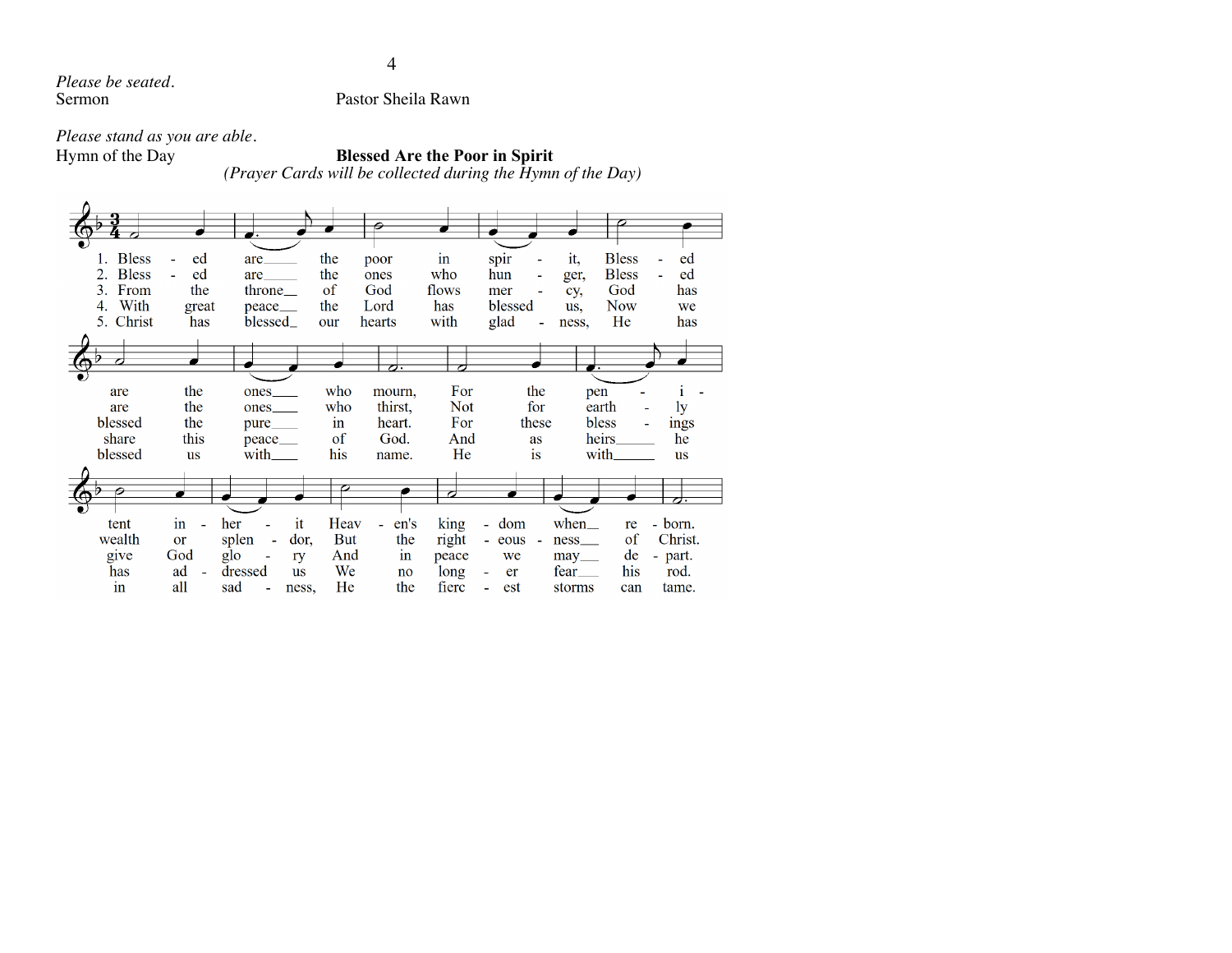

Text: Matthew 5:1-12. C.R. Symmank. Copyright © 1990 C. R. Symmank. All rights reserved. Used by permission. Music: Rowland H. Prichard, 1811-1887. Tune: Hyfrydol, 87 87 D.

Profession of Faith Nicene Creed **We believe in one God, the Father, the Almighty, maker of heaven and earth, of all that is, seen and unseen. We believe in one Lord, Jesus Christ, the only Son of God, eternally begotten of the Father, God from God, Light from Light, true God from true God, begotten, not made, of one Being with the Father; through him all things were made. For us and for our salvation he came down from heaven, was incarnate of the Holy Spirit and the virgin Mary and became truly human. For our sake he was crucified under Pontius Pilate; he suffered death and was buried.** 

5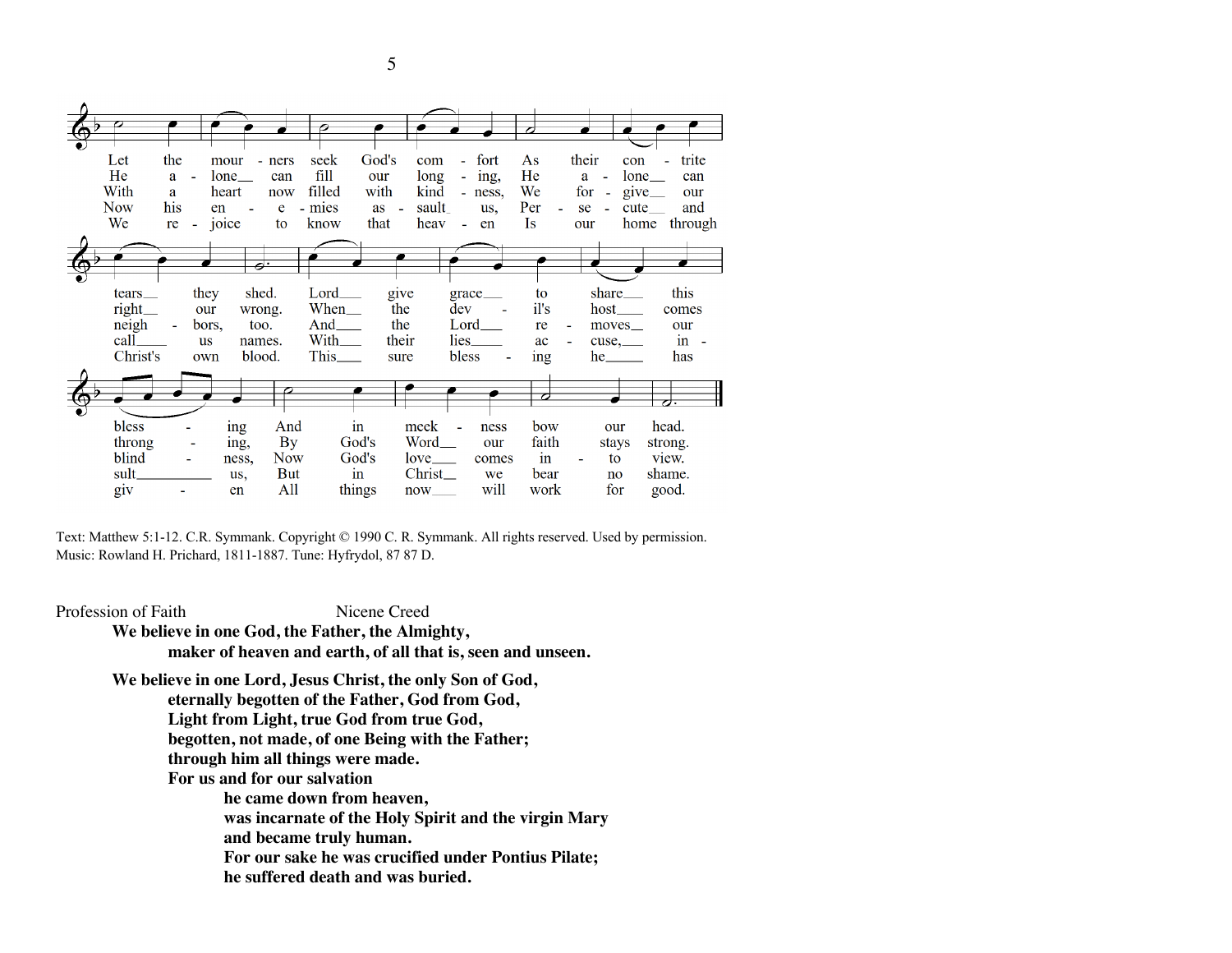**On the third day he rose again in accordance with the scriptures; he ascended into heaven and is seated at the right hand of the Father.** 

**He will come again in glory to judge the living and the dead, and his kingdom will have no end.**

**We believe in the Holy Spirit, the Lord, the giver of life,** 

**who proceeds from the Father and the Son, who with the Father and the Son is worshiped and glorified, who has spoken through the prophets. We believe in one holy catholic and apostolic church. We acknowledge one baptism for the forgiveness of sins. We look for the resurrection of the dead, and the life of the world to come. Amen.**

Prayers of Intercession

The Spirit of the Lord is poured out upon us in abundance; so we are bold to pray for the church, the world, and all that God has made.

…God of grace, **hear our prayer.**

Since we have such great hope in your promises, O God, we lift these and all of our prayers to you in confidence and faith; through Jesus Christ our Savior.

#### **Amen.**

Sharing the Peace of Christ

The peace of the Lord be with you all.

#### **And also with you.**

*Please be seated.*

# *Meal*

Musical Offering *Be Glad and Rejoice* by Paul A. Tate – Senior Choir with Suzanne Freshley, Flute

#### Offertory Response **#465 As the Grains of Wheat** [Refrain]

*Please stand as you are able.* Offertory Prayer

> O Lord, we are truly blessed in body, mind and spirit. Accept these gifts, and with them this hope: That we might find the opportunities to bless, to fill, to ease and to comfort, even as you have done these things to us. Through Jesus Christ our Lord. **Amen.**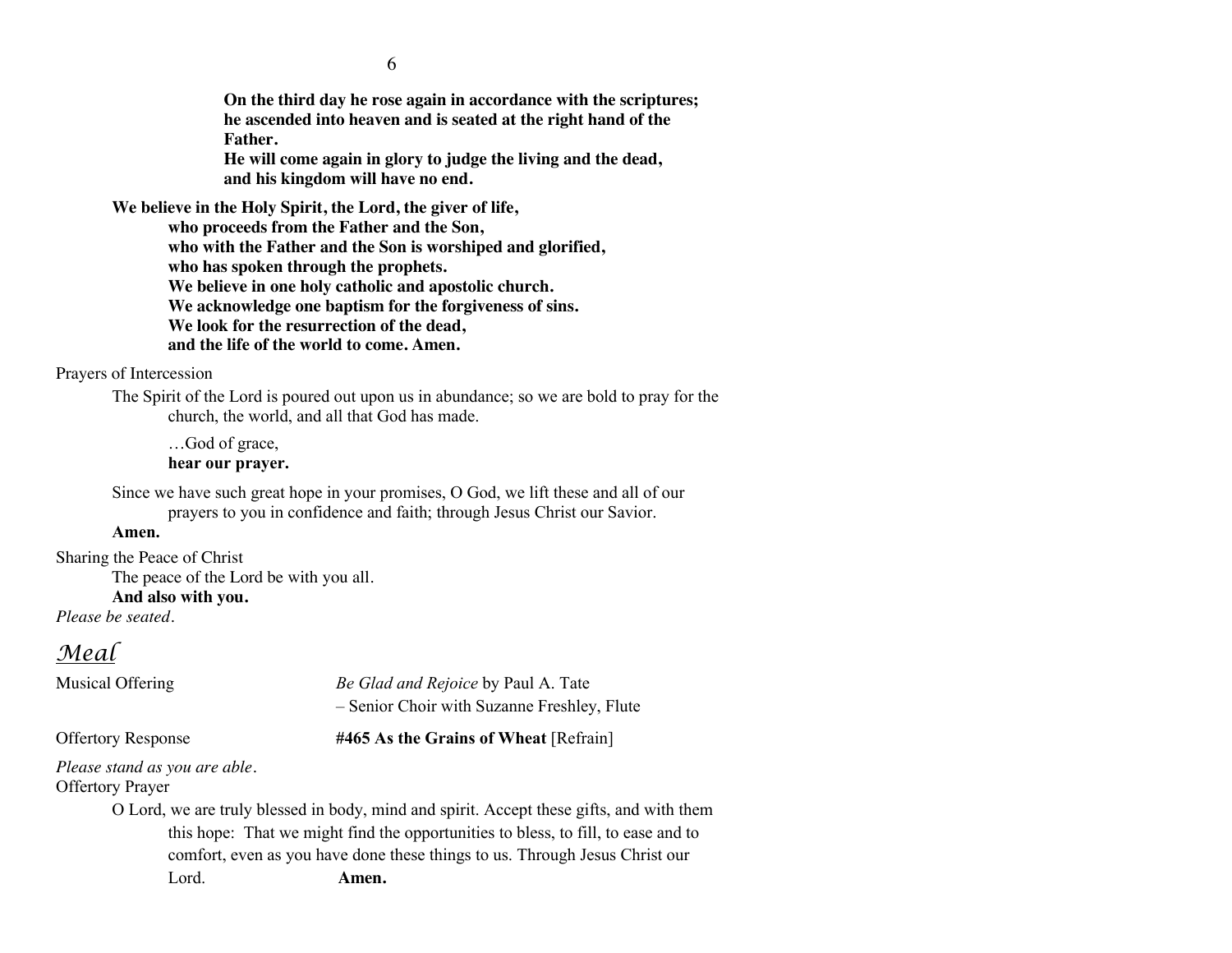7

Words of Institution

# *Healing Liturgy*

*Healing was central to the ministry of Jesus. It was a sign of God's kingdom, bringing renewal and wholeness of life to those who turned to God in their need. Jesus sent out his disciples with the commission to 'proclaim the kingdom of God and to heal' (Luke 9:2).*

Call to Healing

Let us pray: great God our healer, by your power, the Lord Jesus healed the sick and gave hope to the hopeless. As we gather in his name,

# **look upon us with mercy and bless us with your healing Spirit.**

Bring us comfort in the midst of pain, strength to transform our weakness,

# **and light to illuminate our darkness.**

Assure us of your power to heal us and restore us.

**Amen.**

Blessing of Oil and Ministers of Healing

Lord's Prayer

Gathered into one by the Holy Spirit, let us pray as Jesus taught us.

**Our Father in heaven, hallowed be your name,** 

**your kingdom come, your will be done,** 

**on earth as in heaven.**

**Give us today our daily bread.** 

**Forgive us our sins** 

**as we forgive those who sin against us.** 

**Save us from the time of trial and deliver us from evil.**

**For the kingdom, the power,** 

**and the glory are yours, now and forever. Amen.**

Invitation to Anointing for Healing and Communion

Friends, I invite you to come and receive a sign of healing and wholeness.

# **There is a place and enough for all.**

The gifts of God for the people of God.

*Please be seated.*

*If you wish a healing blessing, you may come forward to the healing station, kneel as you are able, and receive a blessing. Then proceed back to your pew or on to receive Communion.*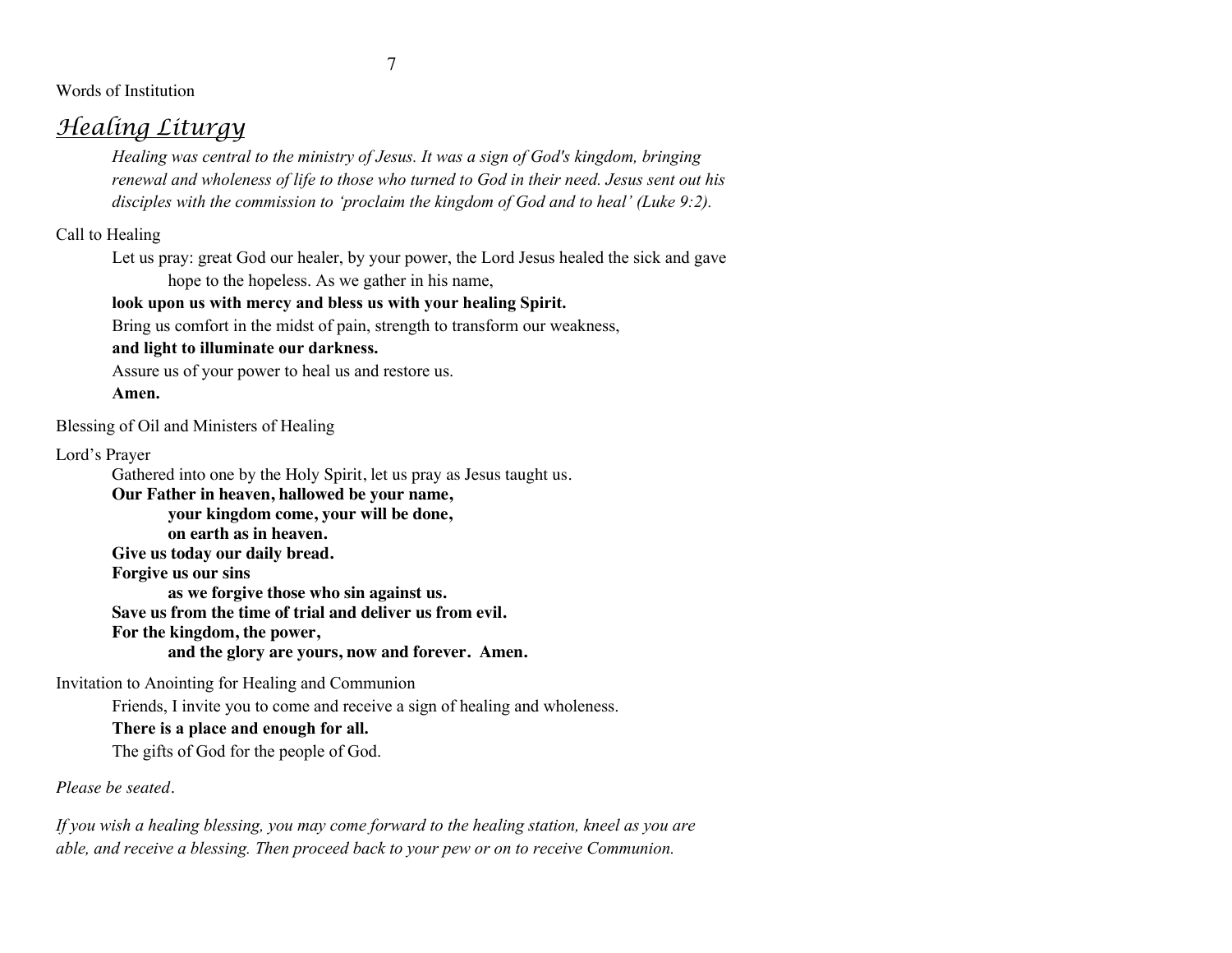Lamb of God **page 182** 

# Communion Anthem *I Received the Living God* by David Schelat – Senior Choir



Text and music: Daniel C. Meyer. Copyright © 2000 by GIA Publ. Inc. Chicago. Podcast/Streamed/Reprinted with permission under One License A-703603. All rights reserved.

## *Please stand as you are able.*

Healing Prayer

Let us pray. O Creator and Mighty God,

**you have promised strength for the weak, rest for the laborers, light for the way, grace for the trials, help from above, unfailing sympathy, undying love.**

O Creator and Mighty God, help us to continue in your promise.

**Amen.**

Communion and Healing Response

May the body of our Lord Jesus Christ strengthen and keep you in His light and grace. **Amen.**

Healing Hymn **In This Place**